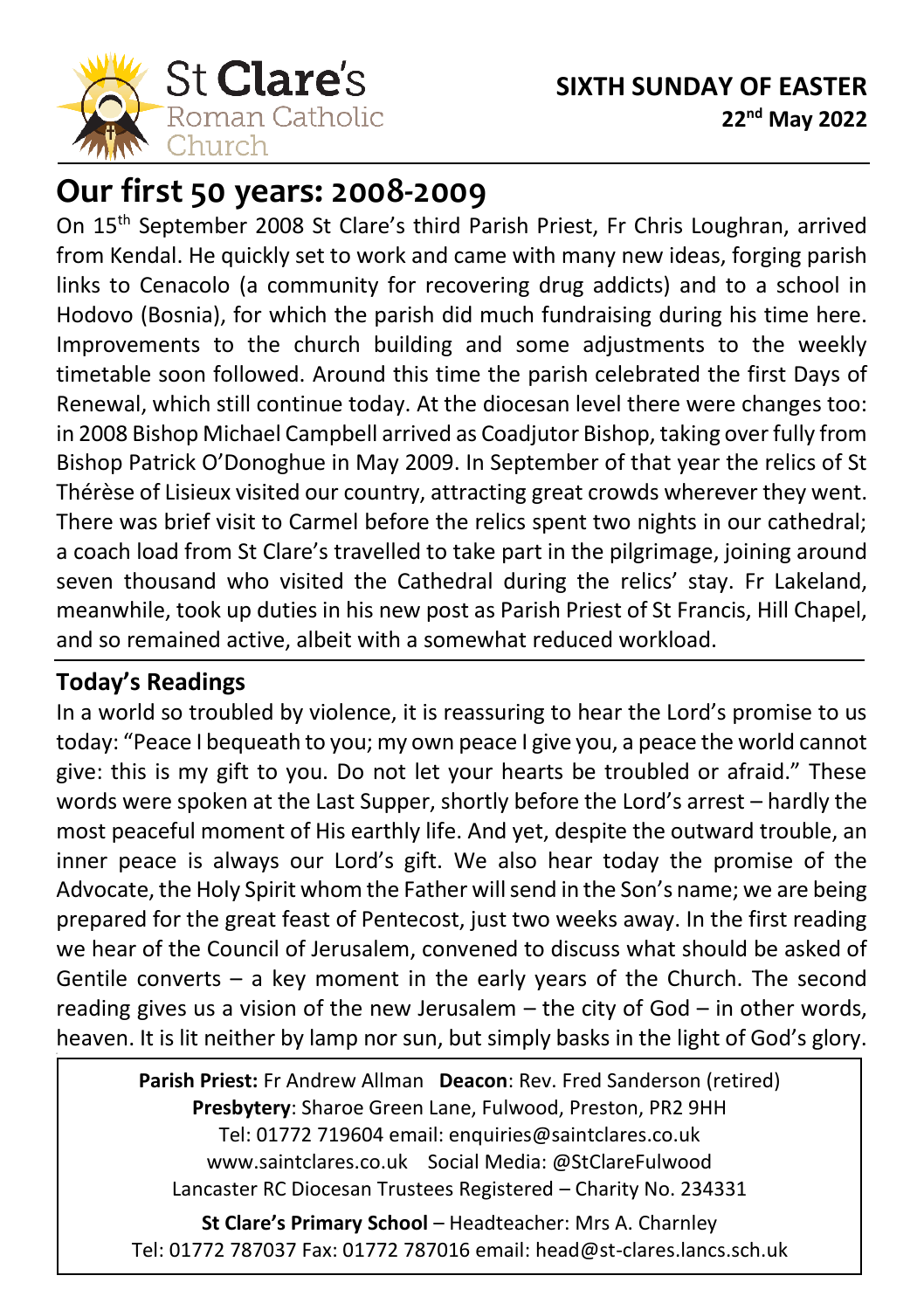## **MASSES THIS WEEK**

#### **Office: psalter week 2; Sundays: year C; Weekdays: of the Easter season**

The first Mass each day is livestreamed and will be available for viewing later in the day on our YouTube channel[: https://www.youtube.com/user/StClaresChurch](https://www.youtube.com/user/StClaresChurch)

| Date                       | <b>Time</b> | <b>Occasion</b>                           | <b>Intention/Details</b>     |  |
|----------------------------|-------------|-------------------------------------------|------------------------------|--|
| Saturday                   | 6pm (vigil) | <b>SIXTH SUNDAY</b><br><b>OF EASTER</b>   | Lil Abram RIP                |  |
| Sunday<br>22 <sup>nd</sup> | 9:30am      |                                           | Fr Bernard Woods RIP         |  |
|                            | 6pm         |                                           | People of the Parish         |  |
| Monday                     | 9:15am      |                                           | <b>Bon Thomson RIP</b>       |  |
|                            |             |                                           | <b>Charles and Elizabeth</b> |  |
| Tuesday                    | 7pm         |                                           | <b>McDowell RIP</b>          |  |
| Wednesday                  | 9:15am      | St Bede                                   | Eileen McCroary RIP          |  |
|                            | 7pm (vigil) | <b>THE ASCENSION</b><br>OF THE LORD       | Alan Little RIP              |  |
|                            | 9:15am      |                                           | People of the Parish         |  |
| Thursday                   | 7pm         |                                           | <b>Holy Souls</b>            |  |
| Friday                     | 12noon      | <b>St Augustine</b><br>of Canterbury      | <b>Fred Littlefair RIP</b>   |  |
|                            | 10am        |                                           | <b>Holy Souls</b>            |  |
| Saturday                   | 6pm (vigil) | <b>SEVENTH SUNDAY</b><br><b>OF EASTER</b> | Lyndon Cole RIP              |  |
| Sunday 29th                | 9:30am      |                                           | People of the Parish         |  |
|                            | 6pm         |                                           | Alan Little RIP              |  |

**LATELY DEAD:** Please pray for **Deacon Frank Cole, Yvonne Witherington** and all who have died recently.

**SACRAMENT OF RECONCILIATION:** Saturdays 11am-12noon and on request.

**ADORATION OF THE BLESSED SACRAMENT:** Monday-Friday 5pm-6pm, Saturday 11am-12noon. The church is usually open during the day for private prayer.

**ROSARY:** After 9:15am Mass and before 12noon Mass on Fridays.

**ANNIVERSARIES:** Andrew Keating, Jack Clayton, Ken Hollis, Constance McCann, Margaret Cowley, Thomas Thompson, Maureen Middlemiss, Jim Murtagh, Marion Stuart, Mary Josephine O'Neil, Anna Hall, Michael Lappin.

**POPE'S PRAYER INTENTIONS FOR MAY:** We pray for young people, called to live life to the fullest; may they see in Mary's life the way to listen, the depth of discernment, the courage that faith generates, and the dedication to service.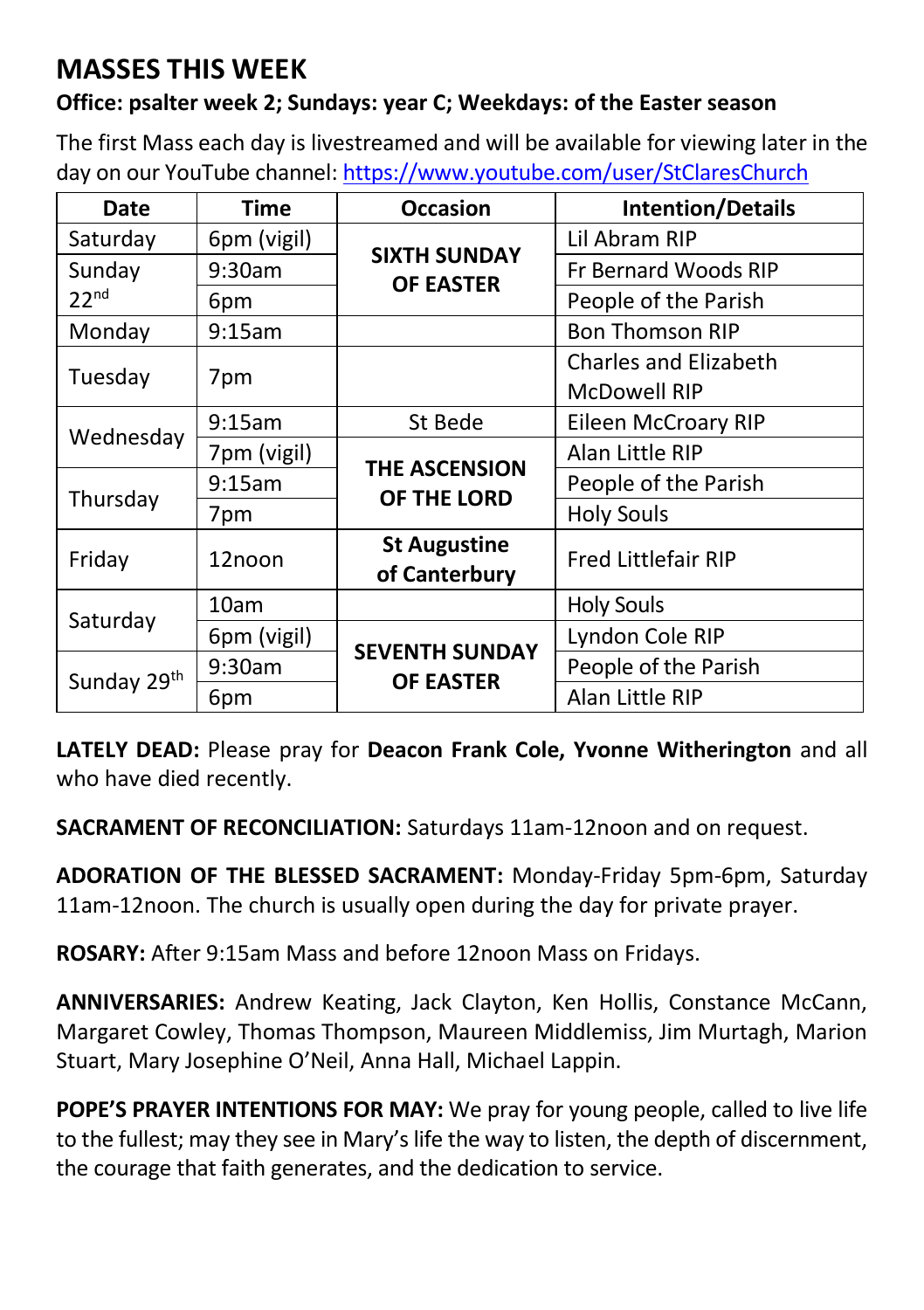**THE ASCENSION OF THE LORD:** This Thursday is the great feast of the Ascension, a Holy Day of Obligation. Masses are 7pm Wednesday, then 9:15am and 7pm on Thursday. Please note that our primary school will be at the morning Mass.

**HOLY SPIRIT NOVENA:** Novena prayers for the days between the Ascension and Pentecost are now available in the narthex, for you to pray the novena at home.

**ST CLARE'S SCHOOL OFSTED:** Warm congratulations to everyone at school for their recent Ofsted report, which identifies many aspects of the wonderful work which goes on there. The school continues to receive a 'Good' rating. We are very proud of our primary school and the close bond between school and parish community.

**ACN INDIA PROJECT UPDATE:** We have received the following message from Fr Stanislas about the project we have undertaken to build a new church/parish centre in India: "*Little Flower Mission would never forget your generosity. We are overwhelmed by your gracious help. We have begun the construction work. On 21st March 2022, our bishop visited the mission station and laid the foundation stone, with the blessing prayer, for which some of our faithful were present. Work has begun and is in progress."* Donations of any size are welcome to continue the work. **Gift Aid** envelopes for ACN are now available in the narthex, and you can now also use the 'Digital Collection Plate' to make donations. We will soon also share some images of the community and the early progress of the building work.

**QUEEN'S JUBILEE AFTERNOON TEA:** Wednesday 1<sup>st</sup> June, 2-4pm in the parish hall. Donations will be welcome to go to Ukraine and our ACN India project.

**YOUTH PILGRIMAGES:** The diocesan Youth Service has published details for the Lourdes Pilgrimage and also for World Youth Day 2023 in Portugal. There are also gap year opportunities. All info available a[t www.castleriggmanor.com](http://www.castleriggmanor.com/) The parish may be able to help sponsor young parishioners to make the pilgrimages – speak to Fr A.

FOOD BANK: Next collection: 4<sup>th</sup>/5<sup>th</sup> June. There is currently urgent need of almost all food supplies due to very high demand. Thank you for your generosity.

**MARY O'GARA FOUNDATION:** The foundation aims to increase awareness of mental health and suicide prevention. A friend of Mary's is running 30 miles in her memory, to mark her upcoming 30<sup>th</sup> birthday. There is then a fun day at the Sherwood Pub next Saturday (28<sup>th</sup>) from 10:30am. See poster o[r www.marysstory.org.uk](http://www.marysstory.org.uk/)

FINDING JESUS IN THE EUCHARIST, THE POOR AND CREATION: Saturday 4<sup>th</sup> June, 10:30am-3pm including Mass. Book via Eventbrite. See poster.

**SPECIAL COLLECTION** next Sunday for Catholic Media (World Communications Day).

**LAST WEEK:** At Mass: 334 (61/148/85 NCW 40). Confirmation: 233. Collection: £781.99. Thank you for your presence and generosity.